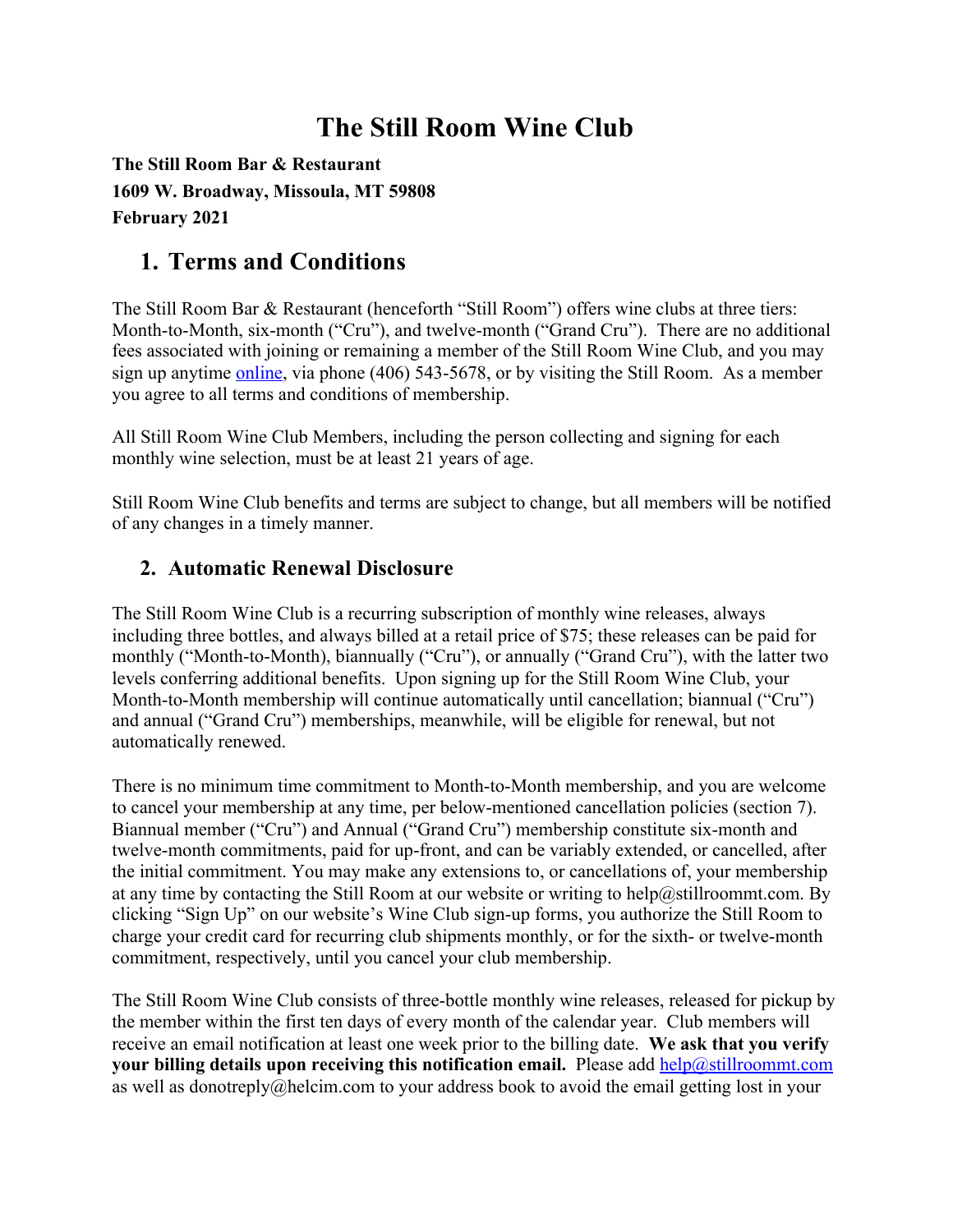junk mail folder. Changes to your billing information after your monthly wine release is processed may incur an additional change-fee.

### **3. In-House Benefits**

Your membership discount is granted upon signup according to the level of membership. Still Room Wine Club membership must be active and in good standing (valid credit card on file) in order to be eligible to redeem Wine Club benefits. Declined credit cards are cause for automatic termination of Wine Club account. Benefits are non-transferrable, and the Wine Club Member must be present, and furnish their official Still Room Wine Club membership-card, to redeem benefits.

For biannual members ("Cru") and annual members ("Grand Cru"), membership benefits are conferred at time of sign-up, which coincides with successful payment for sixth months or twelve months, respectively, of monthly wine releases. Membership benefits proceed through the final month of enrollment, pending optional renewal of membership.

In the case of in-house bottle discounts (available to both biannual and annual members, throughout the duration of good-standing membership), the card-carrying member must order and pay for the bottle(s) to receive discount, though all constituents of the Wine Club member's party are welcome to consume the wine therein. In the case of in-house glass discounts (available exclusively to annual members), only glasses of wine ordered and consumed by the card-carrying member are eligible for discount, however any constituent of the Wine Club member's party is welcome to pay for said glasses.

## **4. Collection Window**

The Still Room Wine Club and its attendant monthly wine releases are pick-up premised, and the collection of each monthly release is solely incumbent on the Wine Club member. Neither the Still Room, nor any of its vendors, are responsible for, nor permitted to, deliver or ship wine to members of any tier.

After successful billing—either within the first ten days of each month, for Month-to-Month members; or at the time of sign-up, for biannual ("Cru") or annual ("Grand Cru") members—each monthly three-bottle release will be stored at the Still Room, under the card-carrying member's name, for collection at the member's leisure. Unless other arrangements are made, in advance and in writing, by the Wine Club member, the card-carrying member must be present for pick-up.

Beginning on the first date wines are available (always within the first ten days of each month), Wine Club members will have sixty days to collect that month's three-bottle set. A sixty-day window will open for each monthly release, after which the Still Room can no longer guarantee continued storage of purchased wines. While members are welcome to contact the Still Room in an attempt to make other collection accommodations, the Still Room reserves the right to resell,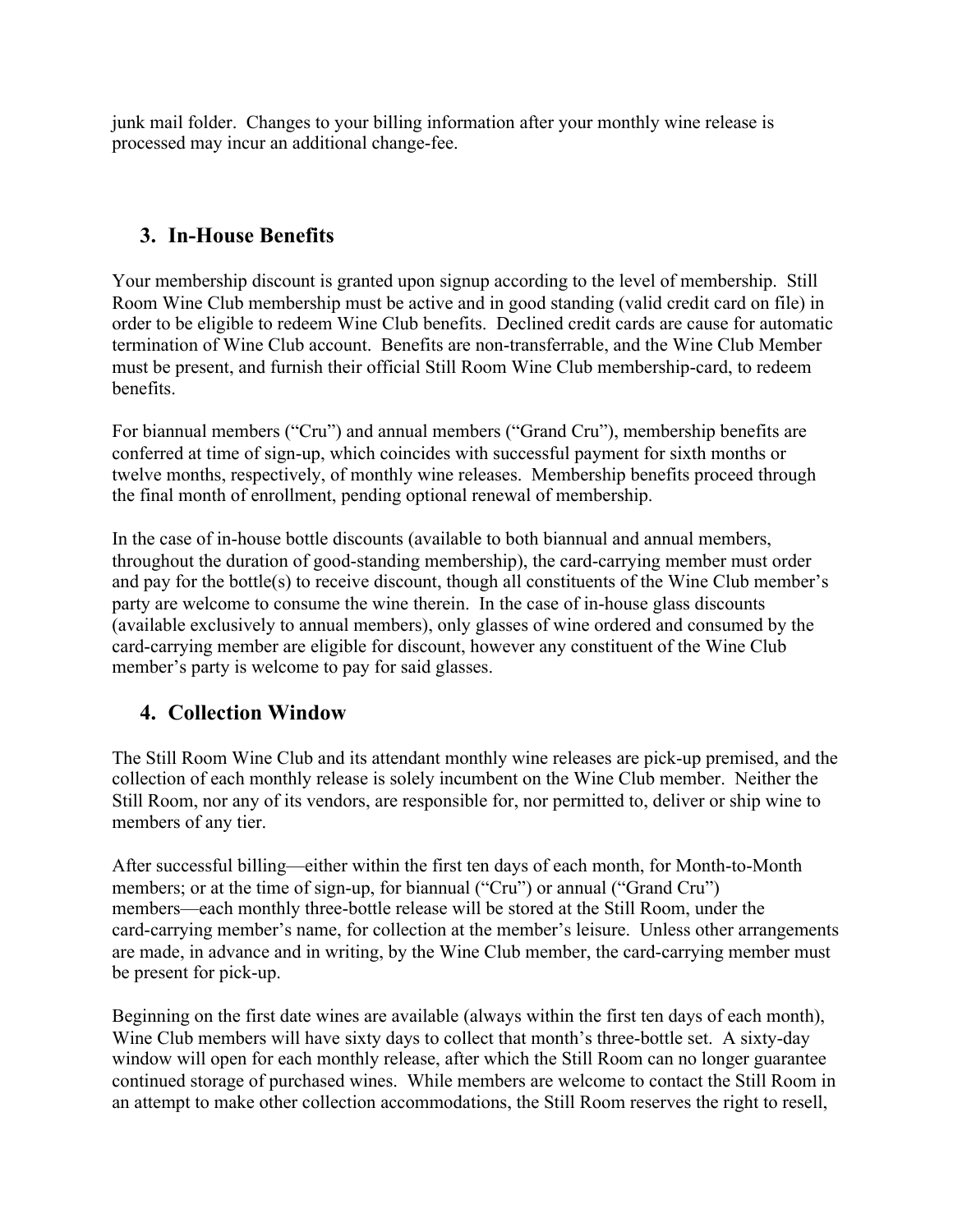remove, or otherwise dispose of any purchased wines that remain uncollected after sixty days of pick-up availability.

### **5. Transferability**

Both biannual ("Cru") and annual ("Grand Cru") members shall be permitted to transfer their membership to another party once, and once only, during the duration of their Wine Club commitment. This eligibility is intended only to provide redress for members due to unforeseen circumstances, such as an unanticipated need to move beyond a reasonable pick-up area, or other forces majeures.

#### **6. Force Majeure Policy**

In no event shall the Still Room be responsible or liable for any failure or delay in the performance of its Wine Club obligations hereunder arising out of or caused by, directly or indirectly, forces beyond its control, including, without limitation, strikes, work stoppages, accidents, acts of war or terrorism, civil or military disturbances, nuclear or natural catastrophes or acts of god, and interruptions, loss or malfunctions of utilities, communications or computer (software and hardware) services; it being understood that the Still Room shall use reasonable efforts, which are consistent with accepted practices in the restaurant and alcoholic beverage industries, to resume performance as soon as practicable under the circumstances.

#### **7. Cancellation and Refund Policy**

Members of any tier can cancel at any time following their period of commitment. As such, Month-to-Month members can cancel auto-renewing memberships before the first day of any subsequent month, and thereby be released from any financial commitment. Biannual ("Cru") and annual ("Grand Cru") memberships are not automatically renewed.

In the event a biannual ("Cru") or annual ("Grand Cru") member can no longer physically collect the monthly-release wines they have pre-purchased, the abovementioned one-time membership transferability clause may be availed (section 5). Failing that, such members can elect to no longer receive monthly releases for the duration of their commitment, should circumstances foreclose continued collection of said wines; however, no refunds will be issued.

Under circumstances whereby the Still Room decides either to temporarily postpone or permanently cancel the Still Room Wine Club, biannual ("Cru") or annual ("Grand Cru") members will be eligible for refunds on a pro rata basis. Such pro rata refunds will cover the remainder of said member's commitment, but no further redress or remuneration will be offered for the loss of additional In-House Benefits.

Total refunds, or refunds in any other events, will not be issued.